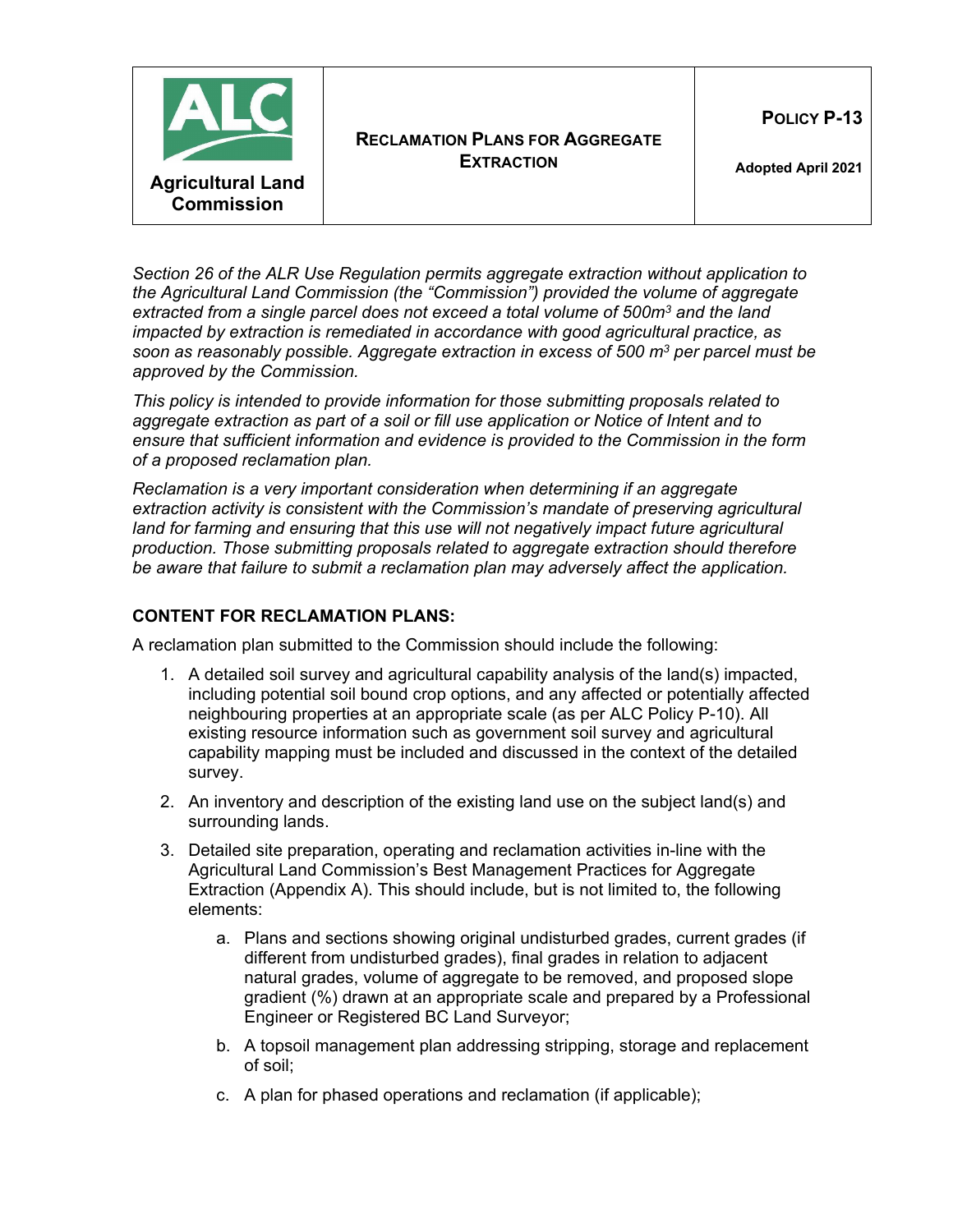- d. If backfilling pit areas with fill imported from offsite is being proposed, fill certification procedures and site control measures to ensure that only clean fill material is accepted;
- e. Erosion control measures;
- f. A weed management plan;
- g. A plan for crop/agronomic vegetation establishment;
- h. Detailed drainage plans for the rehabilitated site to ensure optimum surface and subsurface drainage conditions;
- i. Final proposed agricultural capability; and,
- j. Closure procedures and certification of the work.

Reclamation plans will be reviewed by the Commission staff for consistency with these requirements. Any reclamation plans that are deficient in information may be sent back for revision or may not be given the same weight as compliant reports. The application/Notice of Intent may be put on hold while the reclamation plan is being revised.

## **RELATED POLICIES:**

ALC Policy P-10: Criteria for Agricultural Capability Assessments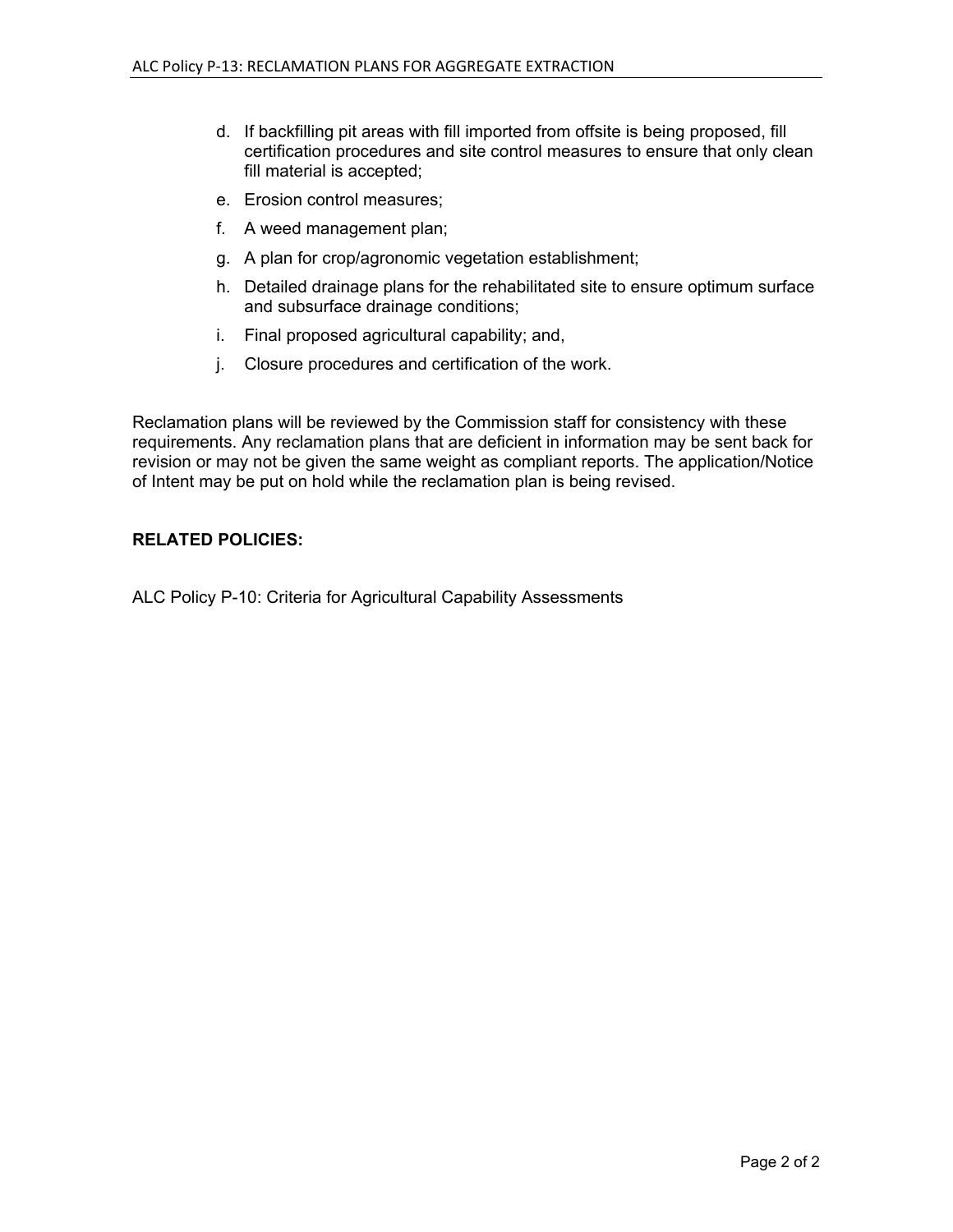# **APPENDIX A**

### **BEST MANAGEMENT PRACTICES FOR AGGREGATE EXTRACTION ACTIVITIES OCCURRING IN THE AGRICULTURAL LAND RESERVE**

Reclamation planning is essential to the successful reclamation of agricultural lands located in the Agricultural Land Reserve (the "ALR"). The following document is intended to provide best management practices for aggregate extraction to both private landowners and industrial operations operating on private and Crown land in the ALR. This information should be used to assist in the development, operation, and reclamation of various scales of aggregate extraction operations ranging from small gravel pits and rock quarries to large, long-term industrial operations with multiple phases.

This document provides recommendations on:

- General operating conditions
- Soil management techniques
- Recontouring and subgrade preparation
- Soil placement (Topsoil/Subsoil)
- Seedbed preparation and surface rehabilitation
- Drainage and water management
- Weed management
- Project closure

### **GENERAL OPERATING CONDITIONS**

- Soil must not be salvaged, moved, stockpiled, or replaced during conditions of adverse soil moisture content including when the soil is frozen (to prevent slumping) or powdery dry.
- Compaction must be minimized by selecting soil materials with low clay contents for replacement in the root zone.
- The use of native material (salvaged topsoil and overburden) is preferable to the use of materials sourced from off site to avoid potential issues with drainage and excessive stoniness in the upper soil profile.
- Surface drainage from the reclaimed area must be maintained at all times in order to prevent erosion, flooding, siltation or other degradation of soils, adjacent lands or waterways.
- Any run-off must be diverted into catchment ponds or silt traps prior to discharge into natural watercourses or road ditches.
- On-site supervision by a qualified registered professional with expertise in soils and reclamation is required during the soil salvaging, stockpiling, storage and soil replacement process.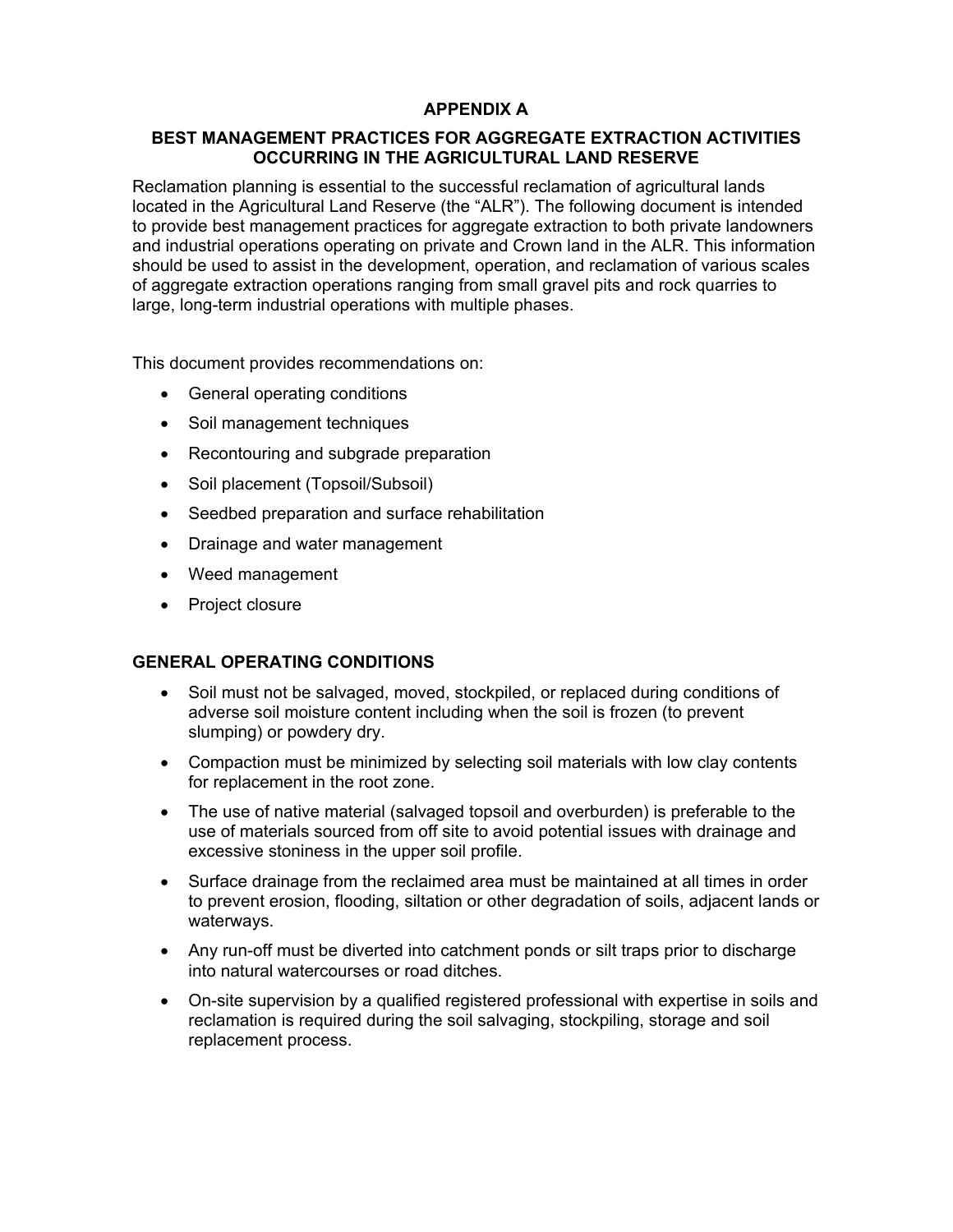## **SOIL MANAGEMENT**

Prior to any extraction, all existing topsoil must be salvaged under the direction of the qualified registered professional for use during reclamation. Additional salvaging of subsoil and overburden may be necessary on sites where backfill sourced from off-site is not readily available, topsoil is shallow or where there is limited overburden available. The recommendations for soil handling procedures are as follows:

- Soil must be salvaged from all of the following areas:
	- $\circ$  the proposed pit or quarry area;
	- o the access roads; and,
	- o the proposed stockpile areas for the subsoil and overburden.
- Topsoil, subsoil and any overburden must be salvaged and stored separately.
	- o Separation between piles should be no less than 3 m.
- Topsoil must be salvaged using an excavator with a clean-out bucket.
- Materials must be transported to an appropriately designated storage area that will not be disturbed by extraction activities in order to avoid double handling of materials.
- A uniform layer of bark mulch or sawdust should be laid down on the storage surface prior to placement of any salvaged material.
- The areas required for stockpile storage must be based on estimates of initial soil salvaging volumes.
- Stockpiled soils must be windrowed and located in an area where they will not be disturbed and will not impede site drainage.
- Drainage from, onto and around the stockpiles must be controlled by ditches, drains or intercepts as required.
- Stockpiled soil must not be removed from the property without written permission from the Commission.
- Salvage piles should be limited in height (2 to 3 meters). Higher piles must not exceed a 3H:1V slope (horizontal: vertical).
- Stockpiles must be seeded and established with an appropriate plant cover or other suitable soil erosion control measure must be applied to protect the stockpiles from wind or water erosion.

## **SUBGRADE PREPARATION**

The Commission frequently requires the backfilling of pits to ensure that the final elevation is consistent with adjacent land and the property's relative original elevation. Therefore, once all extraction activities are complete, the pit should be filled with suitable material that consists of either the stockpiled overburden and/or fill sourced from offsite. Subgrade preparation must proceed as follows:

• If imported fill is used to backfill, the fill must have the following characteristics: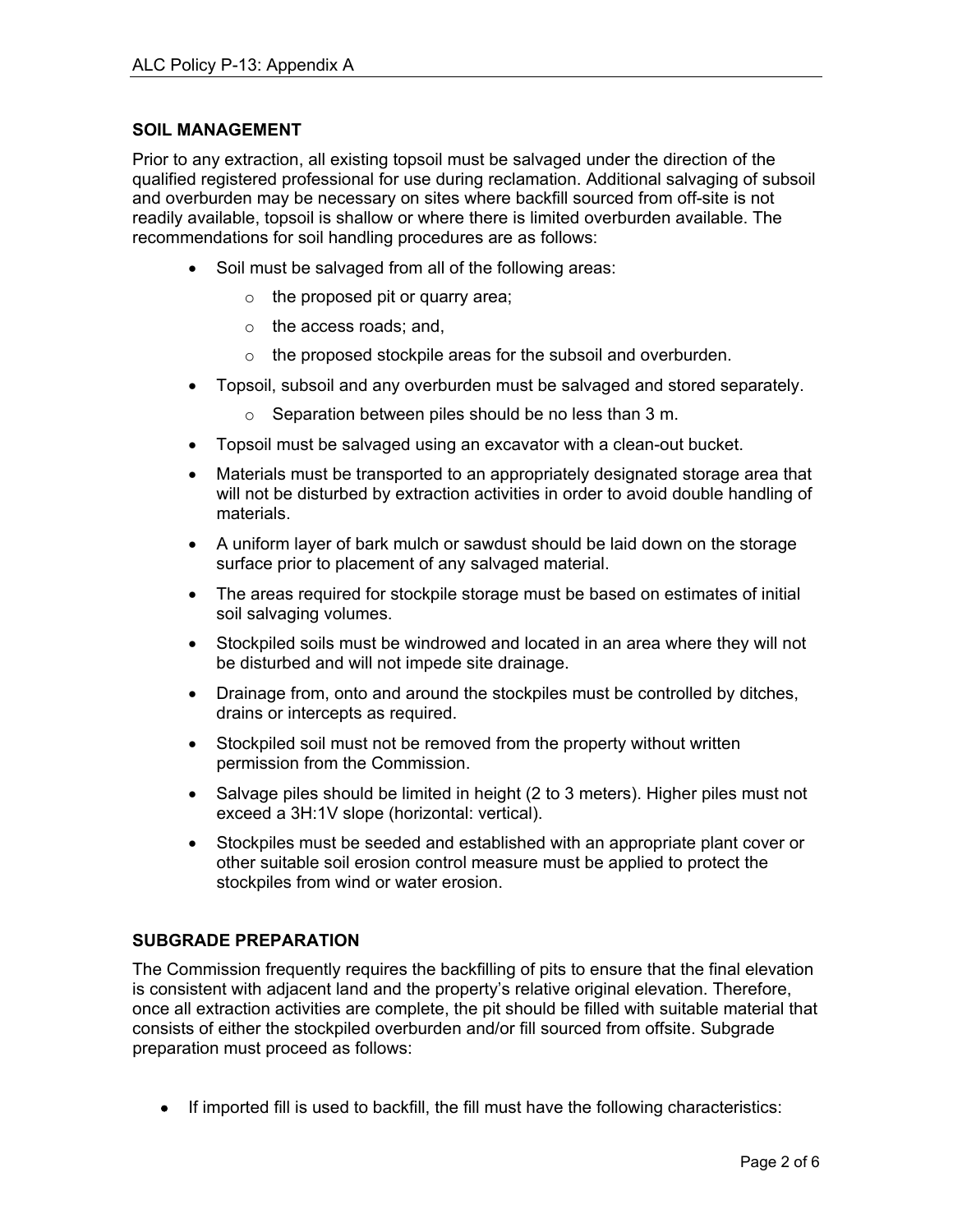- $\circ$  must be of mineral origin only (organic soils are not permitted as fill material but can be used as a top-dress);
- o have a coarse fragment content less than 5% with no boulders >25 cm in the top 1 metre of the soil profile; and,
- $\circ$  the texture of the soil must be no coarser than loamy sand and no finer than silt loam.
- The following are prohibited materials in the ALR and must not be used as fill:
	- $\circ$  concrete or demolition waste, including masonry rubble, concrete, cement, rebar, drywall, and wood waste;
	- o asphalt;
	- o glass;
	- o synthetic polymer;
	- o treated wood; and,
	- o unchipped lumber.
- The final contours of the subgrade must be gently sloping in such a manner as to conform to the surrounding landscape.
- Depending on the site topography, any permitted side slopes and/or benches should be recontoured so that slopes are no steeper than 3.5H:1V (horizontal: vertical) to allow for use of farm equipment on the slopes. Steeper slopes may be allowed in some cases depending on the configuration of the field in order to maximize the amount of flat land (e.g., long narrow extraction pits).
- To avoid severe erosion of topsoil, land that is intended for the production of annual crops should have slopes no greater than 20H:1V or 5% slope (Class 1).
- In the Lower Fraser Valley and Metro Vancouver, the slopes must be less than 1% on cropland to minimize sheet and rill erosion.
- If necessary, upon completion of backfilling, the subgrade should be chisel plowed to a minimum depth of 60 cm in two directions at right angles.

### **SOIL REPLACEMENT**

Once the subgrade materials have been regraded, available topsoil and/or other suitable soil materials must be used to provide a rooting bed for crops.

#### General Recommendations

- Any stockpiled soils must be replaced in the reverse order from which they were removed.
- The recommended soil profile should consist of (from surface to at depth):
	- $\circ$  20 30 cm of topsoil;
	- o 30 cm of subsoil;
	- $\circ$  50 cm of free draining subgrade; and,
	- o Overburden or backfill (variable thickness).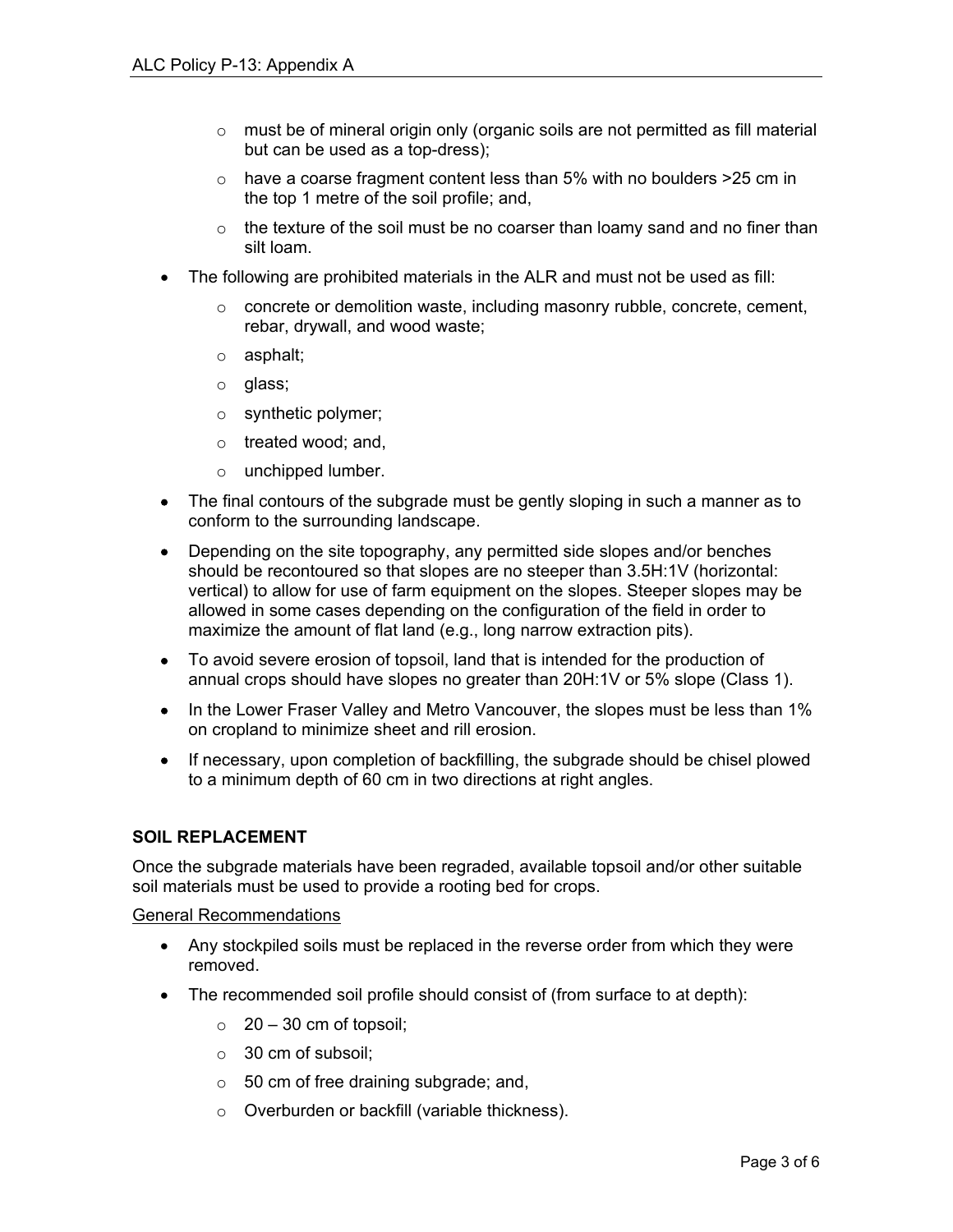- The placement of stakes, flagged to the desired replacement thickness, must be employed to assist the machine operator.
- Soil materials should be end dumped and leveled with low ground pressure equipment, such as tracked bulldozers.
- Vehicles and equipment must be restricted to designated roads or routes, so that ripping and subsoiling activities can be limited to these specific areas.
- Random, repeated running of equipment over leveled areas must be minimized wherever possible.

#### Subsoil Placement

- If subsoil has been retained, the subsoil must be replaced in one lift.
- If fill is used as subsoil, then the fill must have a coarse fragment (fragments  $>2$ mm diameter) content of less than 5% and must not contain any boulders (rock fragments >25 cm).
- Once the subsoil is in place, roughening the subsoil surface is required to hold topsoil in place following initial placement.
- If compaction does occur, rip the affected areas to a depth of 60 cm or more with shanks spaced 60 cm apart and then cross rip perpendicular to the first direction.

#### Topsoil Placement

- Topsoil thickness should be equivalent to what was present before disturbance.
- Coarse fragments must not be introduced in the top 25 cm of the soil profile.
- Prior to replacement of the topsoil, soils must be screened separately to remove coarse fragments.
- Where the percentage of the coarse fragment content by volume is less than 5%, screening is not necessary. The qualified registered professional must determine if screening is necessary.
- Screening must be carried out under appropriate soil moisture conditions.
- Topsoil should not be replaced in areas such as roads or wet depressions that will not be used for productive agriculture unless required for grass establishment for erosion control.
- If the native topsoil has been removed, then a 20 30 cm lift of imported topsoil must be uniformly spread over the disturbance area. The texture of the soil must be no coarser than loamy sand or finer than silt loam.
- A suitable organic matter should be top-dressed over the reclamation area. This organic matter may be added in the form of animal or poultry manure or as a cereal or forage cover crop and turned into the soil.

### **SEEDBED PREPARATION/SURFACE REHABILITATION**

If the disturbance area is not immediately returned to agricultural use upon completion, a seedbed must be prepared, and the area(s) seeded with an appropriate agronomic species, using cover crops when necessary to reduce erosion on slopes, and fertilized.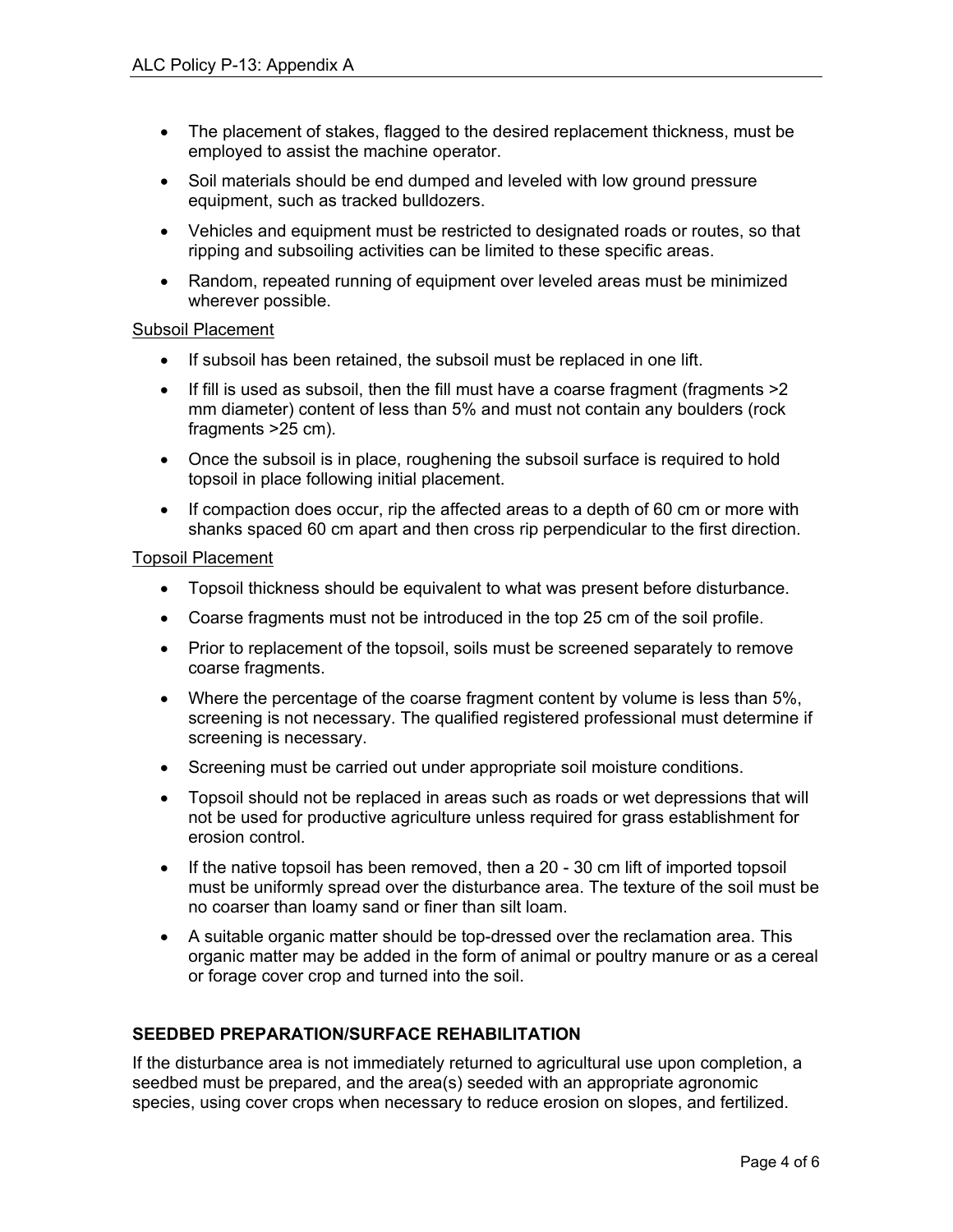Seed preparation and surface rehabilitation must take place as follows:

- Till the seed bed just prior to seeding to minimize the time period in which the soil surface will be exposed to water and wind erosion.
- Tillage must be completed only under specific soil moisture conditions (not powdery dry or excessively wet).
- The following equipment is suitable depending on the specific soil conditions:
	- Tillage equipment plows and discs that lift and invert the soil;
	- Cultivators and harrows that lift and stir without inverting the soil; and,
	- In situations where it is undesirable to mix thin topsoil with underlying subsoil (e.g. stony subsoil) use cultivators and harrows rather than plows and deep discs.
- Soil tillage should be carried out across (perpendicular to) slopes to reduce the runoff velocity and the potential for rill formation.
- The rate of application, type of seed mix, and fertilizer is to be determined by the qualified registered professional.
- Cereal cover crops such as spring barley, oats, winter wheat or fall rye germinate and develop rapidly. If seeded in mid to late summer, they provide cover by fall but will not generally set seed and will not take over the stand the following year if turned over before seed set.
- Fertilizer should be applied based on soil testing results.
- Use supplementary irrigation to establish and maintain a complete cover.

## **DRAINAGE/WATER MANAGEMENT**

A drainage plan must be prepared for the site by a qualified registered professional to ensure that water is appropriately managed on and offsite. Prior to the installation, drainage plans must be submitted to the Commission for review and approval. The following drainage and erosion control measures should be considered when designing the plan; however, this will vary depending on specific site conditions:

- Interceptor drains and grassed water runs to slow the velocity of runoff water and prevent erosion.
- Placement of toe slope drains to collect and remove seepage from the subsoil.
- Use of temporary diversion drainage on new areas of topsoil and seeded areas.
- Sedimentation impoundments to protect water quality in downstream areas. The size and location of impoundments is determined by runoff volumes, erosion rates, and required retention times.
- Installation of a soil drainage system (subsurface drainage as needed). This will depend on the end use and agricultural capability.
- Installation of a layer of porous drainage material to reduce the amount of water in the soil.